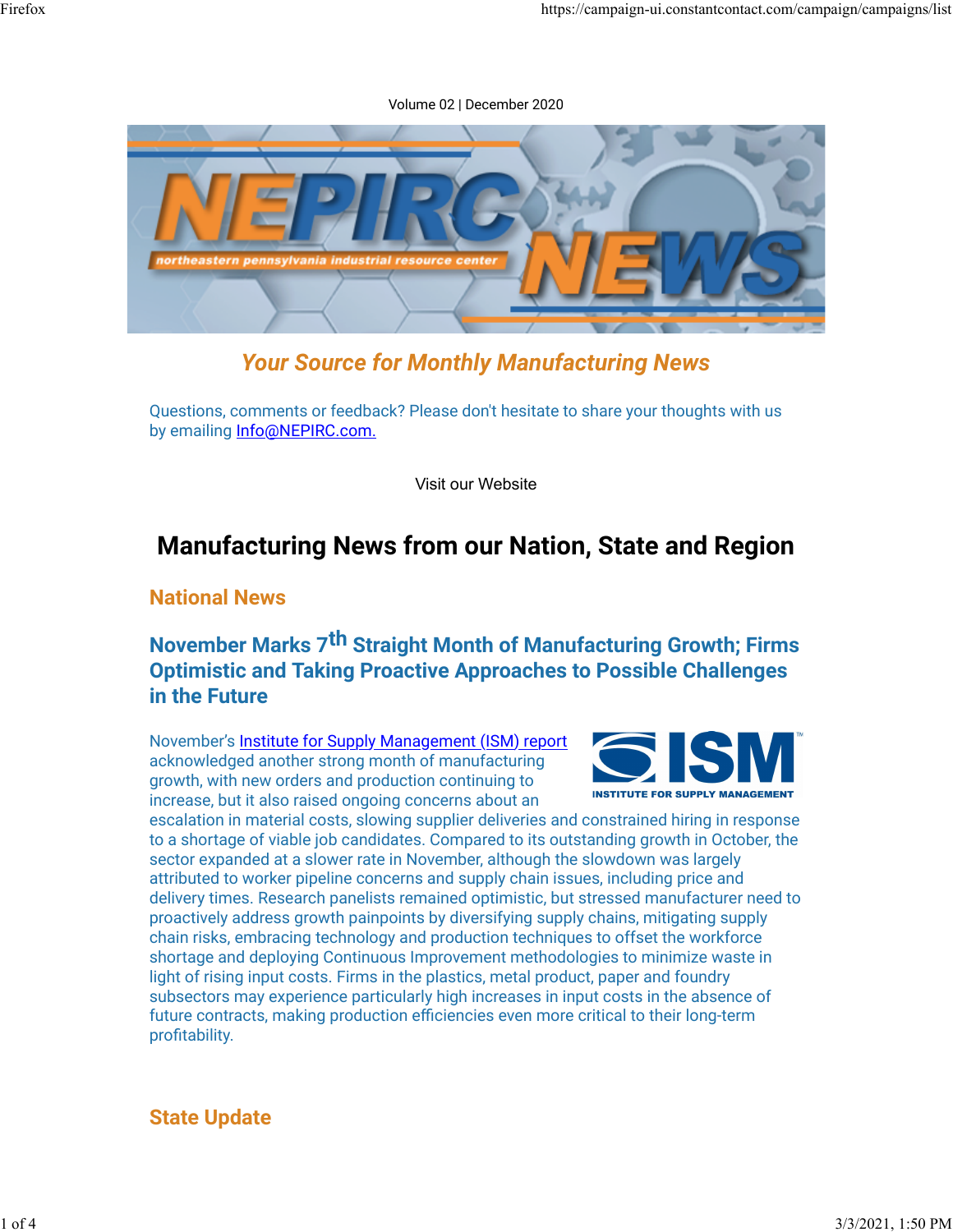# State Budget Supports Manufacturing, Export, Workforce & Veteran Programs

The Commonwealth of Pennsylvania's full Fiscal Year 20-21 (July 1, 2020 through June 30, 2021) budget was approved last month as the interim five-month budget, passed during the COVID-19 pandemic, neared maturation. The budget maintained level funding for manufacturing support programs, such as Manufacturing PA, the Ben **Franklin Technology Partners initiative and the** 



Partnerships for Regional Economic Performance program. The Office of International Business Development also received near-level funding. The Commonwealth renewed its investment in apprenticeship training programs and held veteran education assistance, transportation programs and outreach efforts steady when compared to the prior year. NEPIRC thanks our leaders in Harrisburg for their commitments to manufacturing, our future workforce and our veteran community.

# Regional News

# Global Market Data Research Firm Highlights Importance of Manufacturing to Northeastern & Northern PA

Updated data published by EMSI, a world-leading labor market data company, identified Manufacturing as the third largest employment sector, fourth fastest-growing



sector and fifth highest per-employee earning sector across NEPIRC's 11-county northeastern and northern tier of Pennsylvania region. Manufacturing was also acclaimed as the leader in Gross Regional Product, which stood at \$7.61 billion or 17.7% of total regional output. Regional manufacturers were credited with infusing \$3.3 billion in payroll and benefits into the local economy, contributing \$271.3 million into the state and federal treasuries in the form of taxes and purchasing \$1.12 billion in goods and services from regional suppliers. Overall, the region was classified as "highly dependent" upon industrial employment. Individuals seeking more granular data are encouraged to contact Eric Joseph Esoda, NEPIRC's President & CEO, at Eric@NEPIRC.com.

# NEPIRC News

# Team Members Achieve AS 9100:2016 Certification

NEPIRC's Mechanical Engineer and QMS implementation expert, Ray Kryeski, along with our Lean Enterprise Consultant, Brian Matyjevich, recently attained their AS 9100:2016 certifications. The pair will host NEPIRC's AS 9100:2016 Revision D Internal Auditor Training in spring 2021 and are available to assist our region's aerospace suppliers in achieving and surpassing the quality expectations of the Americas Aerospace Quality Group (AAQC) and International Aerospace Quality Group (IAQG). Companies considering pursuing AS 9100 registration or implementation are welcome to contact Ray (Ray@NEPIRC.com) or Brian (Brian@NEPIRC.com) for a no-cost overview and current QMS assessment.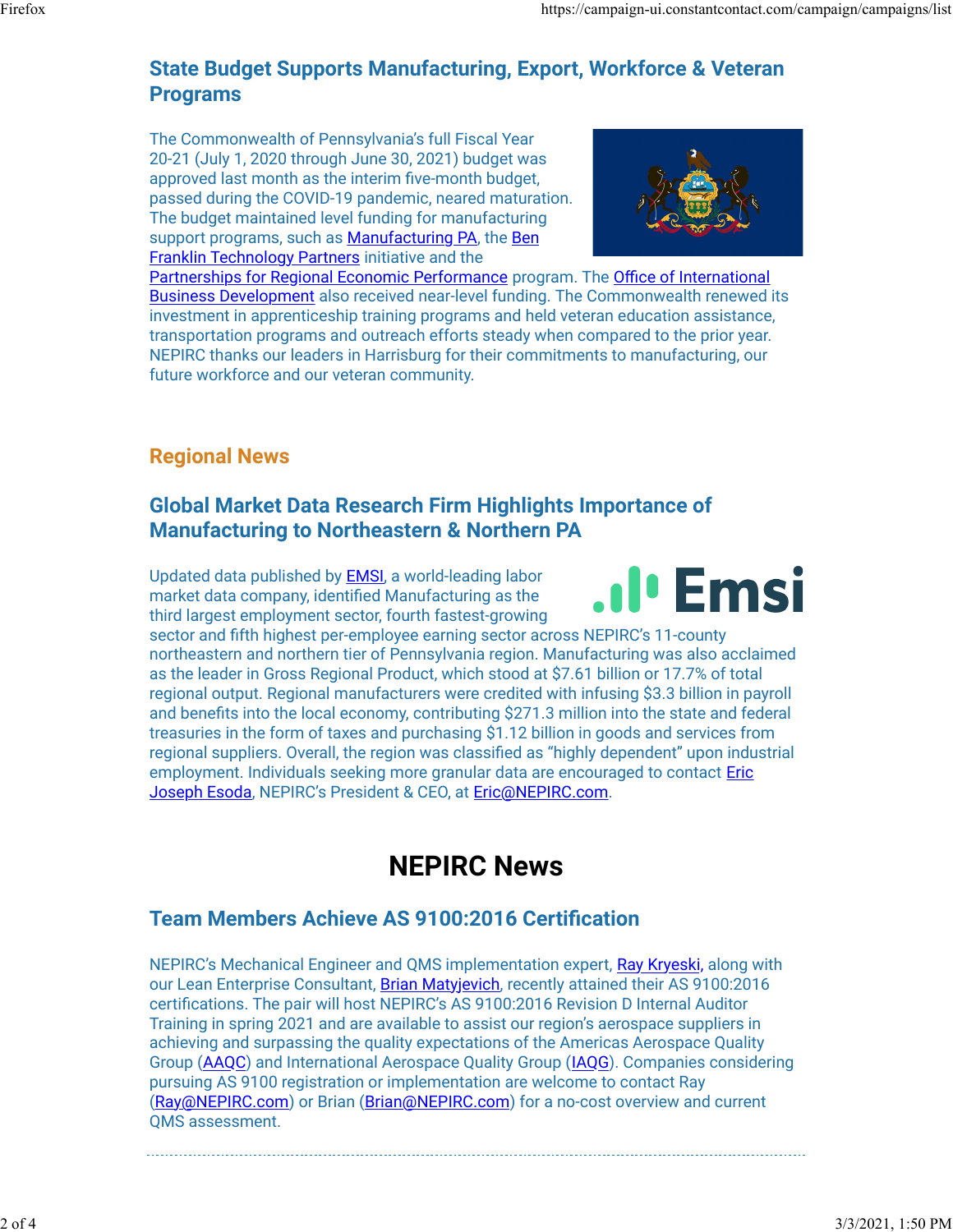# Market Feedback: NEPIRC Clients Create Jobs, Retain Employees and Book More Sales Amidst Pandemic

Throughout the past two months, an independent market research firm, commissioned by the U.S. Department of Commerce, reached out to a sample of 21 NEPIRC clients to determine how their engagements with NEPIRC impacted their business amidst the pandemic. Collectively, those clients attributed the creation of 49 new jobs, retention of 149 at-risk jobs and realization of more than \$25 million of incremental revenue to their NEPIRC-led projects. They also reported \$4.09 million in annualized cost savings as results of NEPIRC's Lean, ISO, Six Sigma, and other services, along with \$3.3 million in cost avoidance due to better use of floor space, reduced downtime, increased worker productivity and other positive outcomes of their projects with NEPIRC.

### Serving Clients Through Virtual and On-Site Consultations

In response to the COVID-19 pandemic, NEPIRC has successfully transitioned many of its no-cost assessments and advisement programs, training and workforce development series and consultative services to virtual or hybrid (virtual and in-person) formats. This conversion makes it possible for manufacturing leaders to obtain expert assistance and high-quality Leadership, ISO, Lean and similar topical training in formats consistent with their company's latest COVID-19 safety policies or related restrictions. Companies interested in utilizing NEPIRC's expertise to rebound from COVID-19 setbacks and emerge from the crisis more efficient, profitable and resilient are encouraged to contact Dale Parmenteri, NEPIRC's Vice President of Consulting Operations, at Dale@NEPIRC.com.

# New Business Opportunities: Companies Looking for Suppliers

NEPIRC is relaying these potential new business opportunities to manufacturers across our region:

- ALUMINUM ("SODA") CANS: A beverage producer is searching for a supplier of aluminum cans for a soft drink product. Maximum diameter is 66.5 mm and maximum height is 112.2 mm. Product and supplier must meet all FDA food safety standards. Cans must be decorated (labeled) to buyer specifications (multiple SKUs) and include a standard pull-tab common within the industry. Approximately two million units will be needed per year w/ palletized delivery to Arizona.
- CONFIDENTIAL: NEW BANDAGE DESIGN: A company (confidential) is seeking a bandage manufacturing partner to produce a prototype run of 100,000 new-tomarket bandages. Once successfully prototyped, the company would entertain licensing product directly to the successful initial supplier. NDA required for full specification list, but the product is similar in design to common "-Aid" type bandages. Suppliers with medical, adhesive, nonwoven material, absorbent material or similar product experience are encouraged to consider.
- METAL LIFT-CHAIR COMPONENTS: A company in Pennsylvania is seeking a domestic supplier to replace a Chinese resource for metal lift chair components. Specs are available upon request from NEPIRC. Basic construction is tube and plate steel with welded or nut-and-bolt attachments. Expected quantity varies depending upon the particular part, but a minimum of 150,000 units is a reasonable estimate.